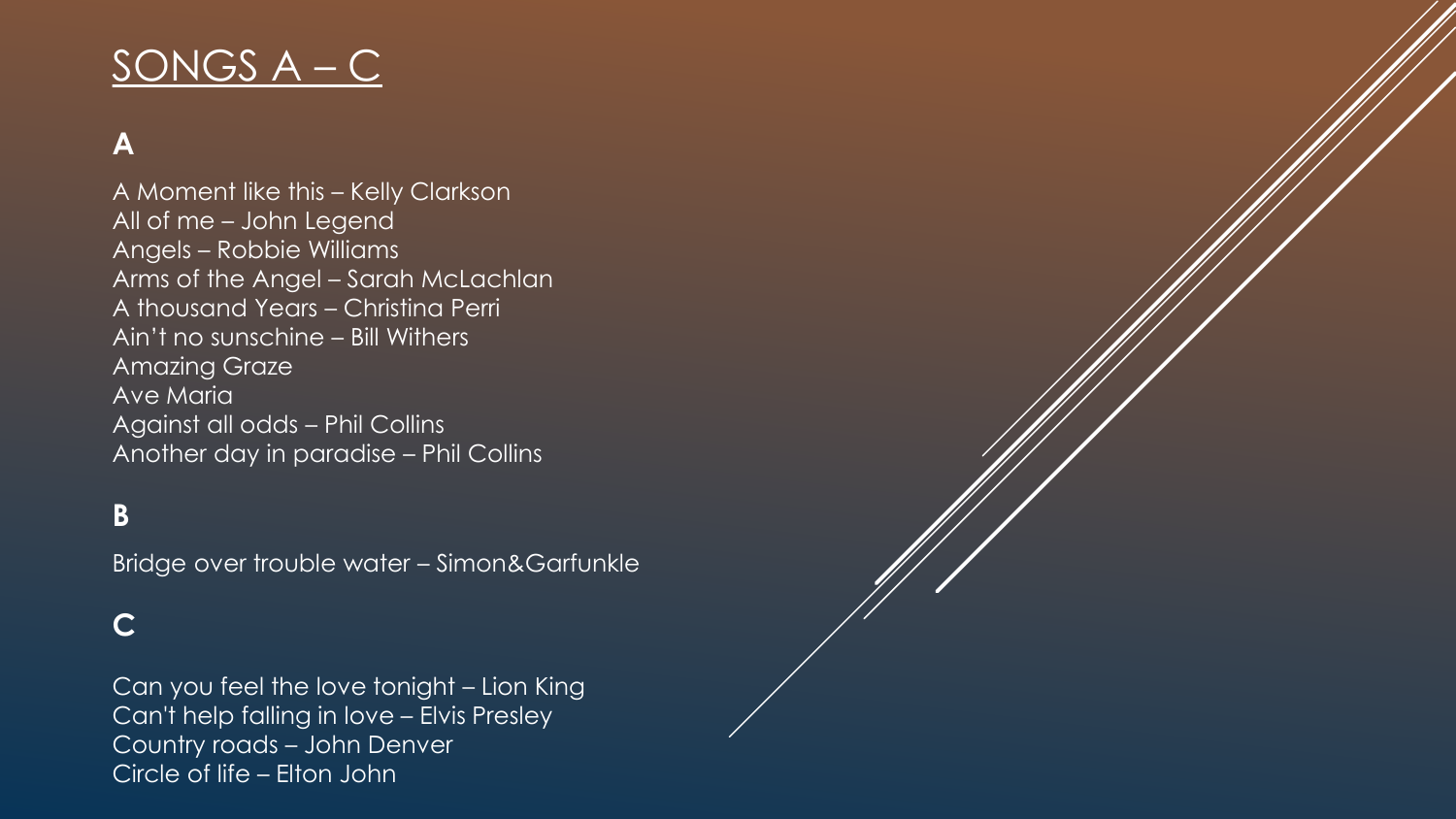# SONGS D – H

## **D**

Das Beste – Silbermond Daniel – Elton John Der Profi – Ennio Morricone

#### **E**

Endless Love – Lionel Ritchi Eternal Flame – Bangels

#### **F**

Forrest Gump – Soundtrack Francis Lai – Love Story

### **H**

Hallelujah – Alexandra Burke Hemmigslos Liebe – Fabienne Louves & Marc Sway

Hello – Lionel Richi How do i live – LeAnn Rimes Hero – Mariah Carey Hey Jude – Beatles House of the rising sun – Animals Heal the world – Michael Jackson Hotel Californie - Eagels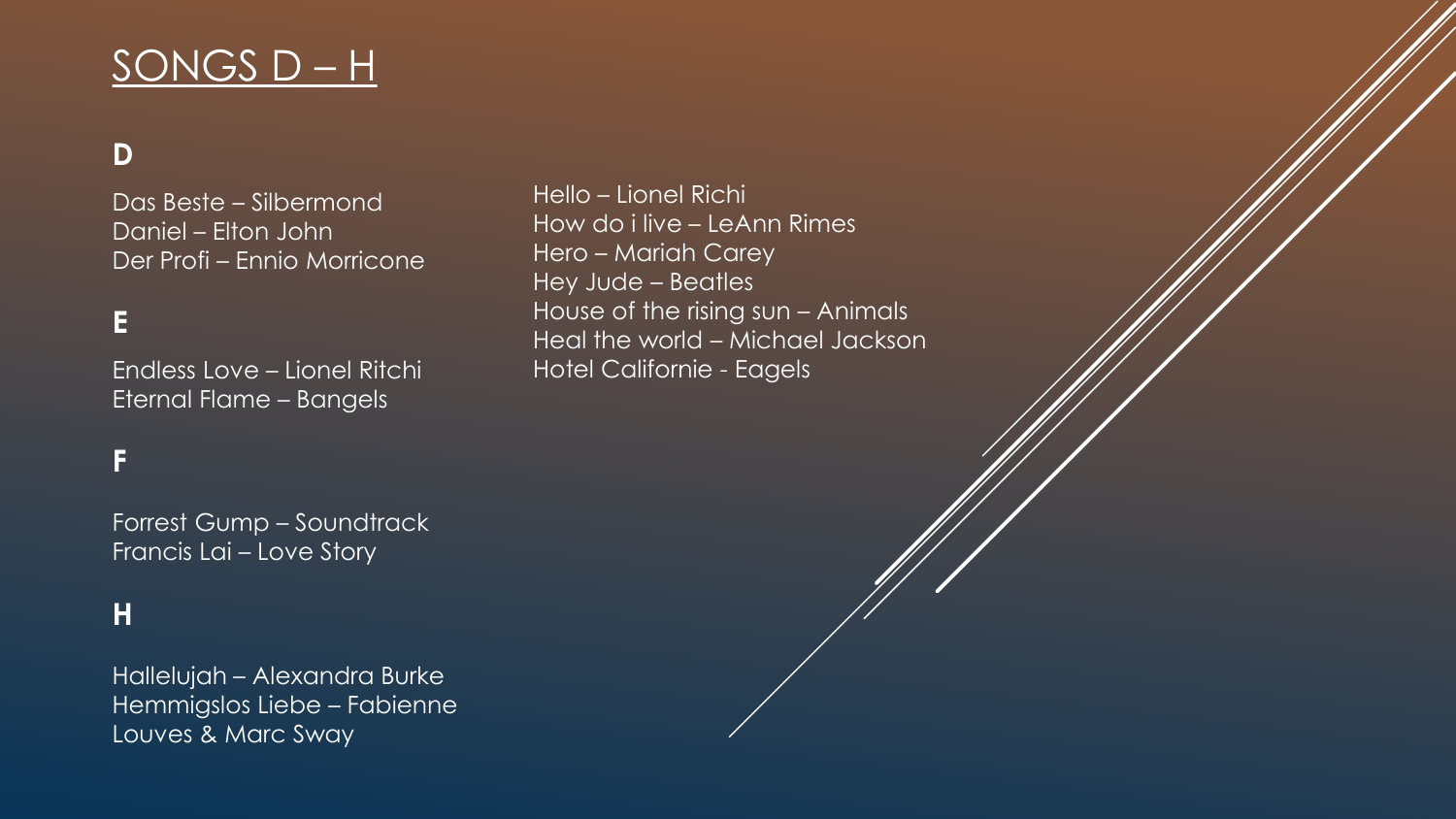## SONGS I – K

I Belong to you - Eros Ramazotti & Anastacia Ich fühl wie du - Musical Tabaluga & Lilly I Schwöru - Sina & Büne Huber I will always love you – Whitney Houston I'm Yours – Jason Mraz Imagine – Beatles I am sailing – Rod Steward

## **J**

**I**

Ja – Silbermond Jar of Hearts – Christina Perri

### **K**

Kiss the rain – Yiruma Killing me softly – Rady Crawford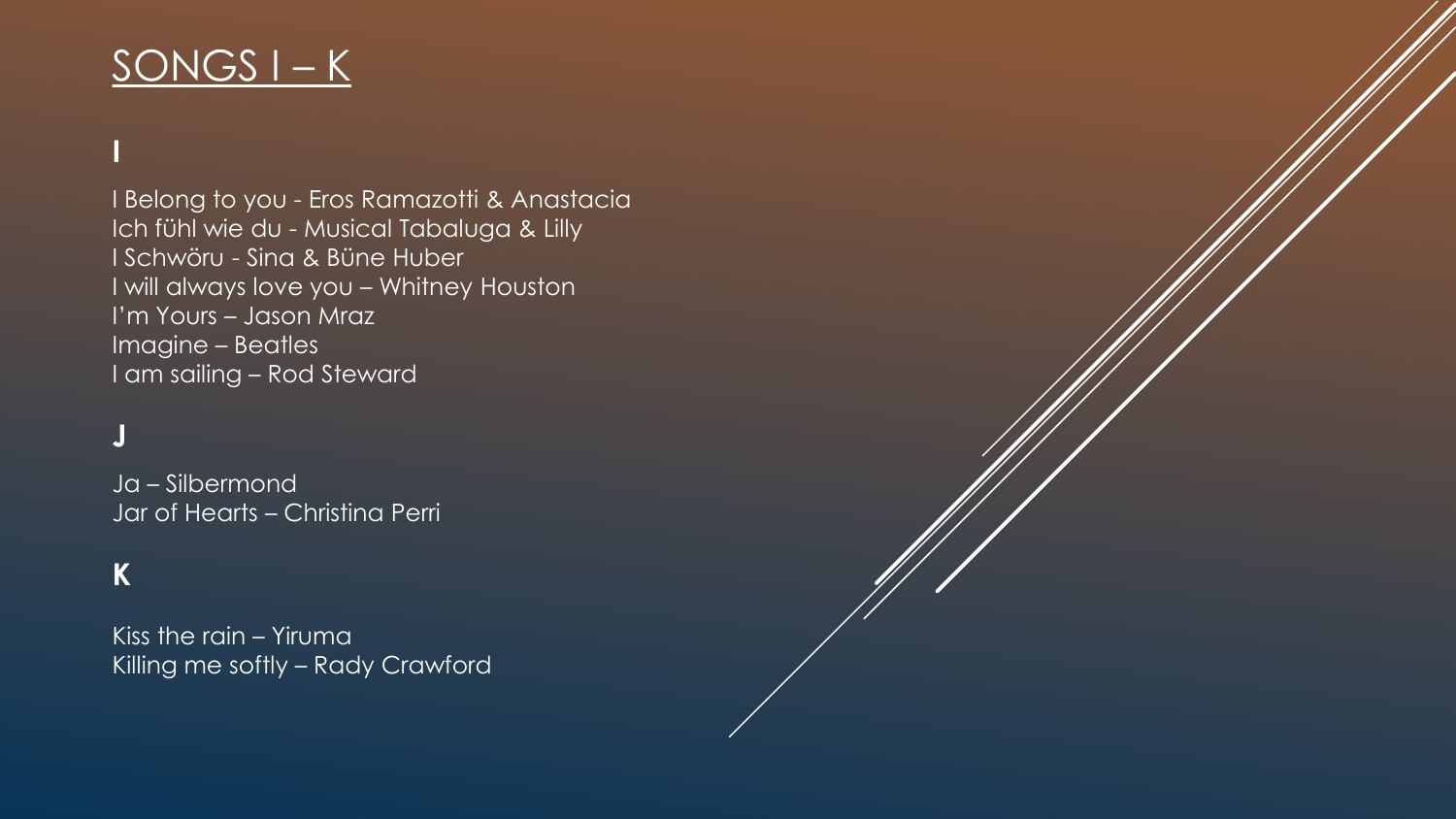## SONGS L – O

#### **L**

Lady in red – Chris de Burgh Let it be – Beatles Love me tender – Elvis Presley

### **M**

Make you feel my love - Adele More than words – Extreme Music – John Miles Mandy – Barry Manilow Memory Barbra Steisand Morning has broken – Cat Stevens

#### **O**

Oh Happy Day O bla di o bla da - Beatles

Only Hope – Mandy Moore One more night – Phil Collins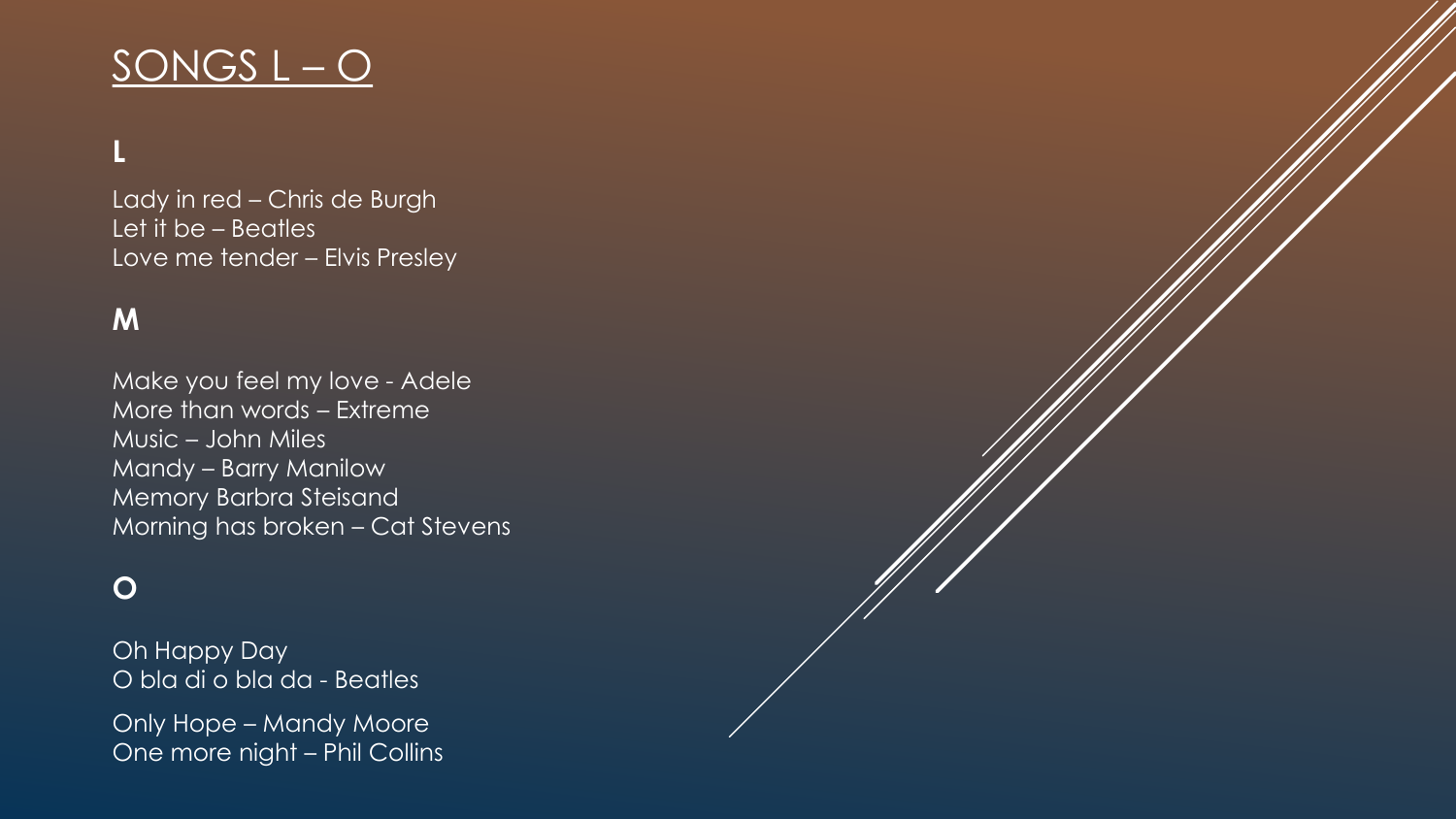## SONGS P - T

#### **P**

People help the people – Birdy Perfect – Ed Sheeran

### **R**

River flows in you – Yiruma

#### **S**

Seite an Seite – Christina Stürmer Sound of Silence – Simon& Garfunkle Sorry seems to be – Elton John Skyfall – Adele Set fire to the rain – Adele

#### **T**

The Rose – Bette Middler Time of my Life – Dirty Dancing